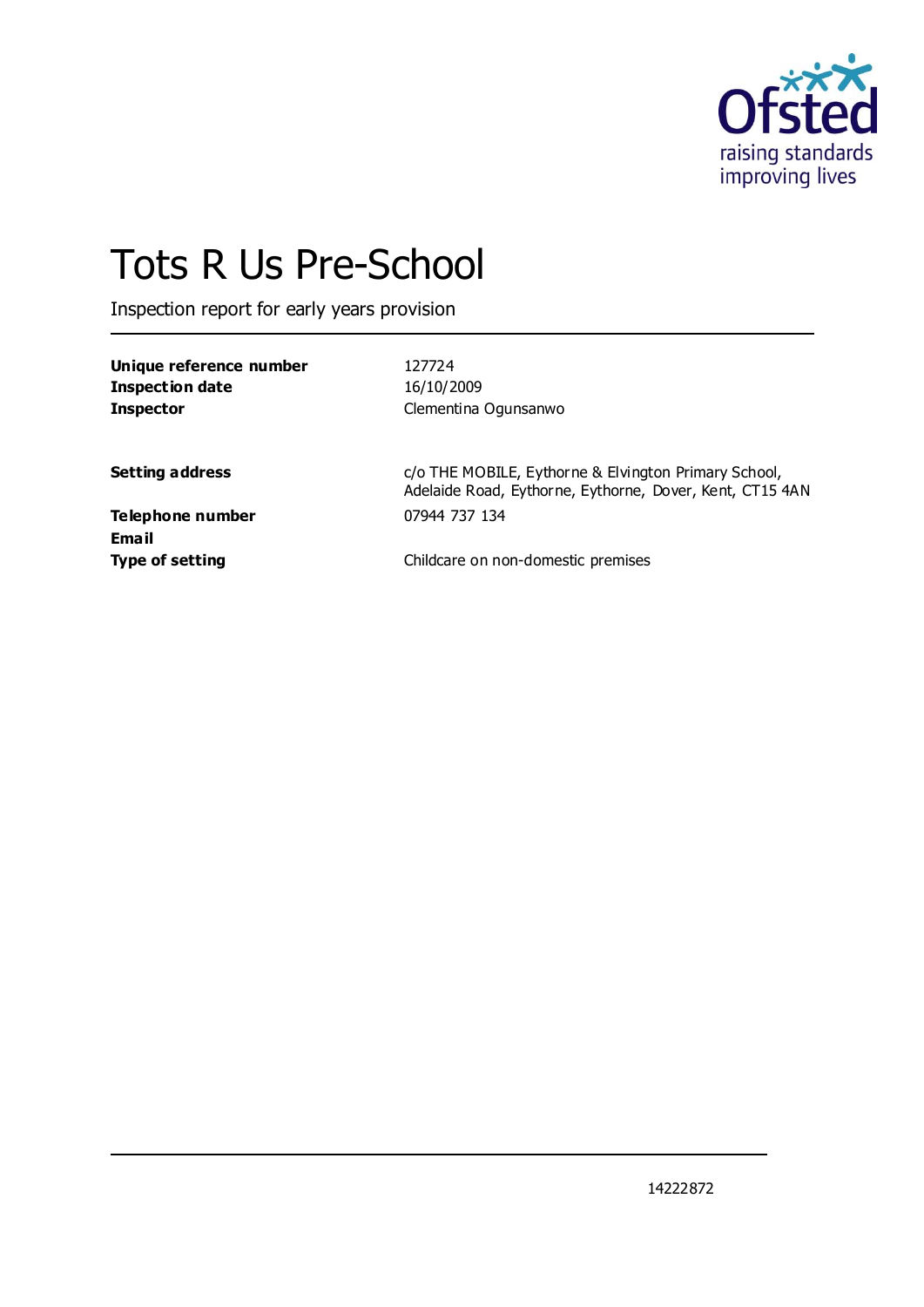The Office for Standards in Education, Children's Services and Skills (Ofsted) regulates and inspects to achieve excellence in the care of children and young people, and in education and skills for learners of all ages. It regulates and inspects childcare and children's social care, and inspects the Children and Family Court Advisory Support Service (Cafcass), schools, colleges, initial teacher training, work-based learning and skills training, adult and community learning, and education and training in prisons and other secure establishments. It rates council children's services, and inspects services for looked after children, safeguarding and child protection.

If you would like a copy of this document in a different format, such as large print or Braille, please telephone 08456 404040, or email enquiries@ofsted.gov.uk.

You may copy all or parts of this document for non-commercial educational purposes, as long as you give details of the source and date of publication and do not alter the information in any way.

Royal Exchange Buildings St Ann's Square Manchester M2 7LA

T: 08456 404040 Textphone: 0161 618 8524 E: enquiries@ofsted.gov.uk W: [www.ofsted.gov.uk](http://www.ofsted.gov.uk/)

© Crown copyright 2009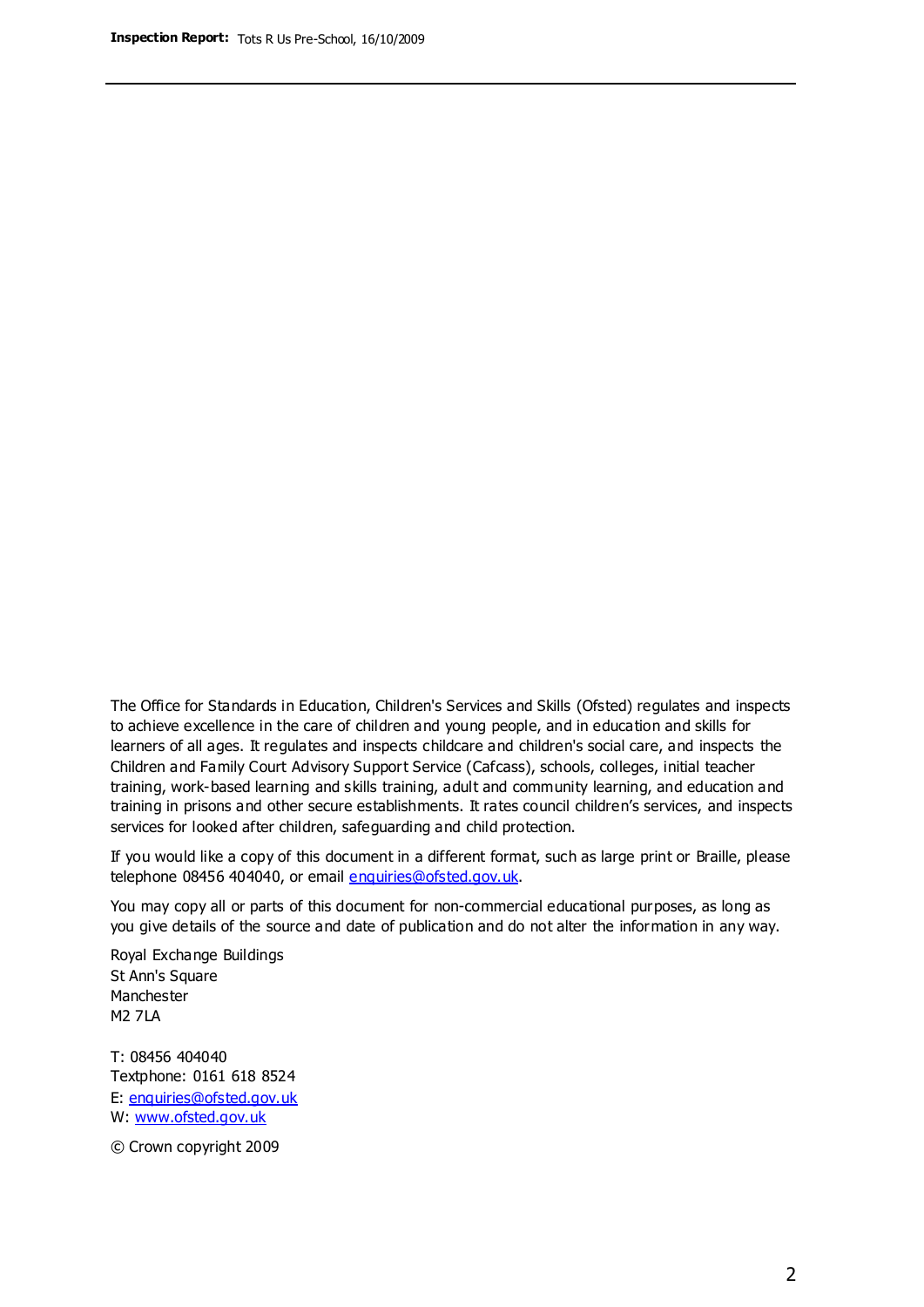## **Introduction**

This inspection was carried out by Ofsted under Sections 49 and 50 of the Childcare Act 2006 on the quality and standards of the registered early years provision. 'Early years provision' refers to provision regulated by Ofsted for children from birth to 31 August following their fifth birthday (the early years age group). The registered person must ensure that this provision complies with the statutory framework for children's learning, development and welfare, known as the *Early* Years Foundation Stage.

The provider must provide a copy of this report to all parents with children at the setting where reasonably practicable. The provider must provide a copy of the report to any other person who asks for one, but may charge a fee for this service (The Childcare (Inspection) Regulations 2008 regulations 9 and 10).

The setting also makes provision for children older than the early years age group which is registered on the voluntary and/or compulsory part(s) of the Childcare Register. This report does not include an evaluation of that provision, but a comment about compliance with the requirements of the Childcare Register is included in Annex B.

Please see our website for more information about each childcare provider. We publish inspection reports, conditions of registration and details of complaints we receive where we or the provider take action to meet the requirements of registration.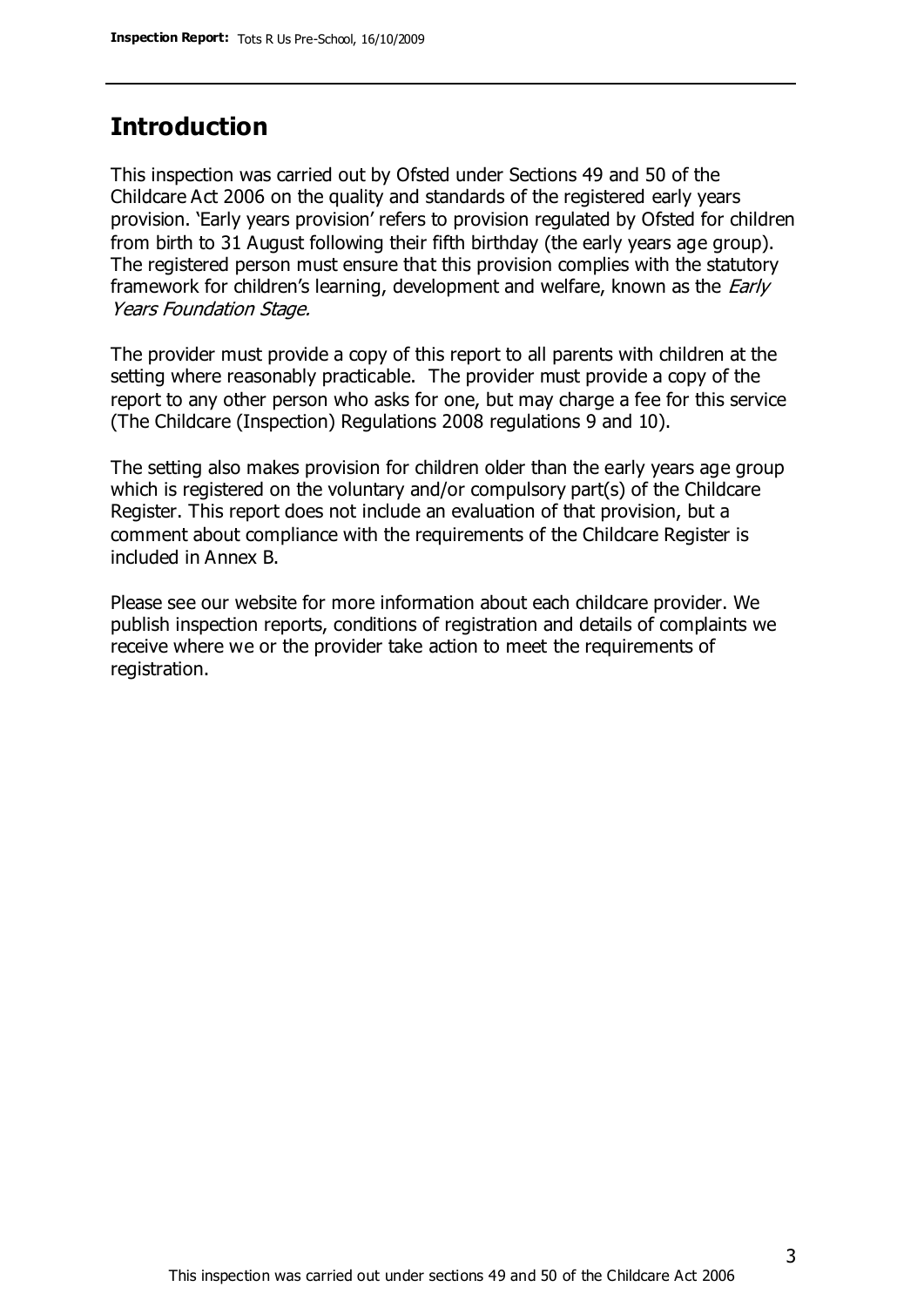## **Description of the setting**

Tots R Us Pre-School is a committee run group. It opened in 1997 and operates from one main room in a mobile, located in the grounds of Eythorne and Elvington village Primary School, near Dover, Kent. The pre-school children have access to the school's outdoor playground and a secure enclosed outdoor play area. A maximum of 26 children may attend the pre-school at any one time. The preschool is open each weekday from 8.45am to 3.30pm term time only.

There are currently 32 children on roll all of whom are within the early years age range. Children come from the local community. The pre-school currently supports a number of children with special educational needs and/or disabilities and those who speak English as an additional language.

The pre-school employs five staff. One member of staff has a National Vocational Qualification (NVQ) at Level 4. Two staff have an NVQ at Level 3, one has an NVQ at Level 2, whilst one member of staff is working towards an NVQ at Level 2 qualification. The setting is a member of the Pre-school Learning Alliance. The setting receives support from the local authority. The pre-school is registered on both the Early Years Register and both the compulsory and voluntary parts of the Childcare Register and liaises well with the main primary school. A ramp facilitates access for children who may require wheelchair access.

## **The overall effectiveness of the early years provision**

Overall the quality of the provision is good.

Tots R Us is a good pre-school. Children's learning and development are promoted well in a fully inclusive and conducive learning environment. Children positively respond to the caring staff that look after them and have settled well into familiar routines. All children, including those with special educational needs and/or disabilities and those learning English as an additional language are included well in the activities and use of resources. Parents and carers are confident about the quality of care and support their children receive as shown in one comment by a parent 'My child is happy here, staff are nice and helpful'. The club is well resourced and has a good capacity to improve further.

## **What steps need to be taken to improve provision further?**

To further improve the early years provision the registered person should:

promote children's awareness of equality and diversity by planning more activities that extend children's knowledge of cultures other than their own.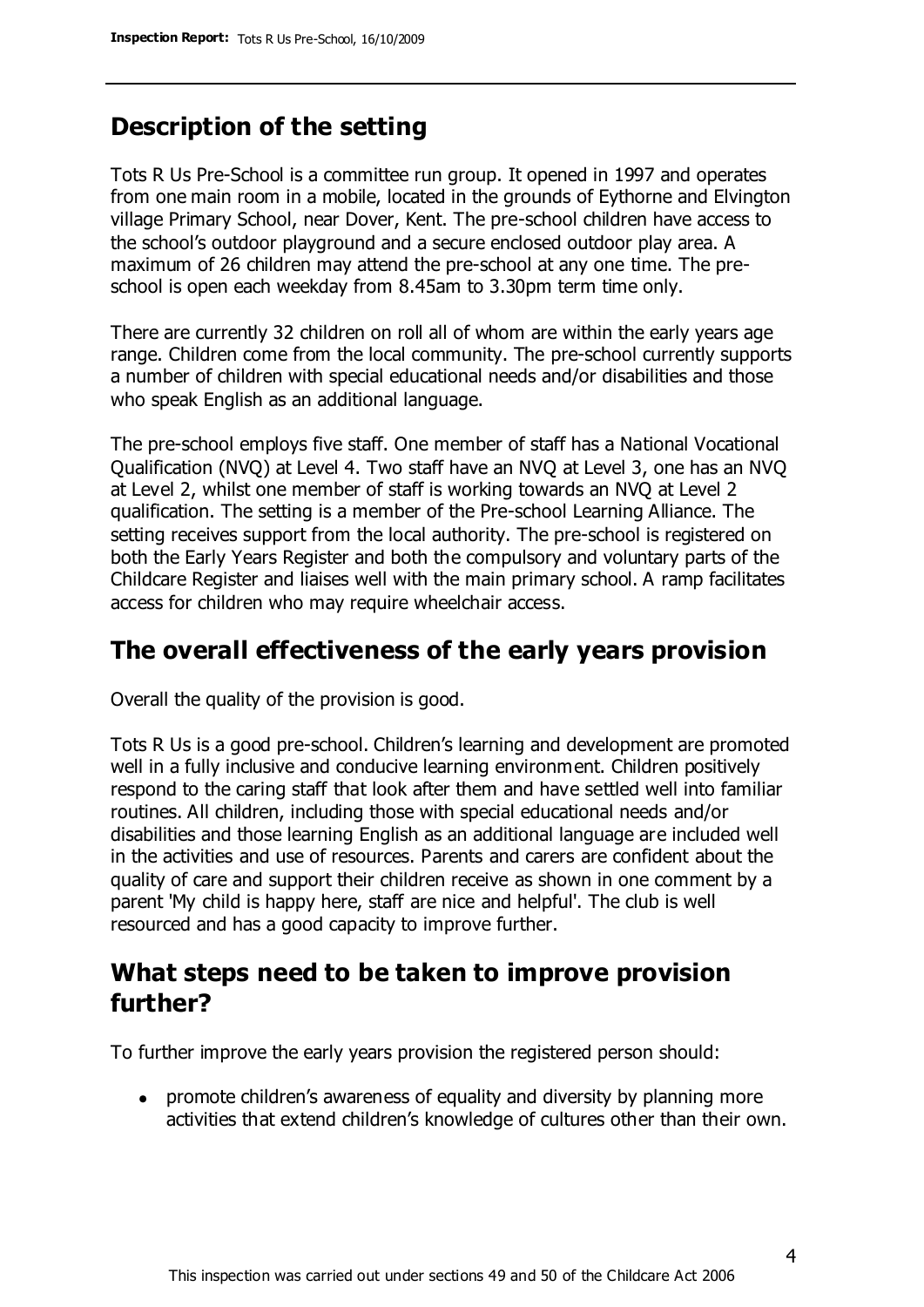# **The effectiveness of leadership and management of the early years provision**

Leadership and management are good. Policies are accessible, well maintained and regularly reviewed. Safeguarding procedures are secure and risk assessments are carried out on a regular basis to protect the children and keep them safe on the site and during local outdoor trips. Self-evaluation is accurate and staff have promptly identified areas to develop the quality of provision by highlighting the need to maximise the use of the outdoor play environment as an active outdoor learning resource. Embedding ambition and driving improvement is good. The preschool has formed good partnerships with the local authority's Early Years Service, the nearby children's centre and the main primary school, which assists them in improving the quality of provision. Staff work closely with the main primary school to increase their awareness of models of good practice in early years. Staff work well together as a team and share valuable background information with the main primary school and the children's centre, which facilitates consistency of approach in the care and education of the children. For example, the well organised lunch arrangements, during which children have lunch in the main primary school's dinner hall, prepares the children well for transferring into primary school.

All children are fully included in the range of activities and use of equipment. Equality and diversity is good. The celebrations of different cultural festivals are developing children's awareness of other cultures. Staff acknowledge the need to further develop children's understanding of different cultural lifestyles. The club is well resourced and makes effective use of the indoor accommodation to facilitate children's opportunities to explore and learn from their environment. For example, children actively use a magnifying lens and a microscope to observe differences and similarities in different natural materials, such as leaves, tree bark and pine cones. Children use the secure outdoor environment for active physical play sessions and make imaginative use of a range of suitable outdoor play equipment.

The pre-school maintains positive partnership with parents which enhance the continuity in children's learning. Parents contribute helpful background information about their children on entry to the pre-school and contribute to ongoing assessments of children's progress which assists staff in addressing the individual needs of the children. They are regularly kept informed of the pre-school activities; events through regular newsletters. Planning is good and covers all areas of learning. Staff use information from their evaluation of activities to plan the next steps for the children's learning. Subsequently children who require additional support to further develop their listening and concentration skills receive well targeted support and make good progress. Behaviour is good. The pre-school has effectively addressed the issues identified at the time of the previous inspection.

# **The quality and standards of the early years provision and outcomes for children**

The pre-school provides a wide range of meaningful activities which sustain the children's interest. Staff positively interact with the children. For example, staff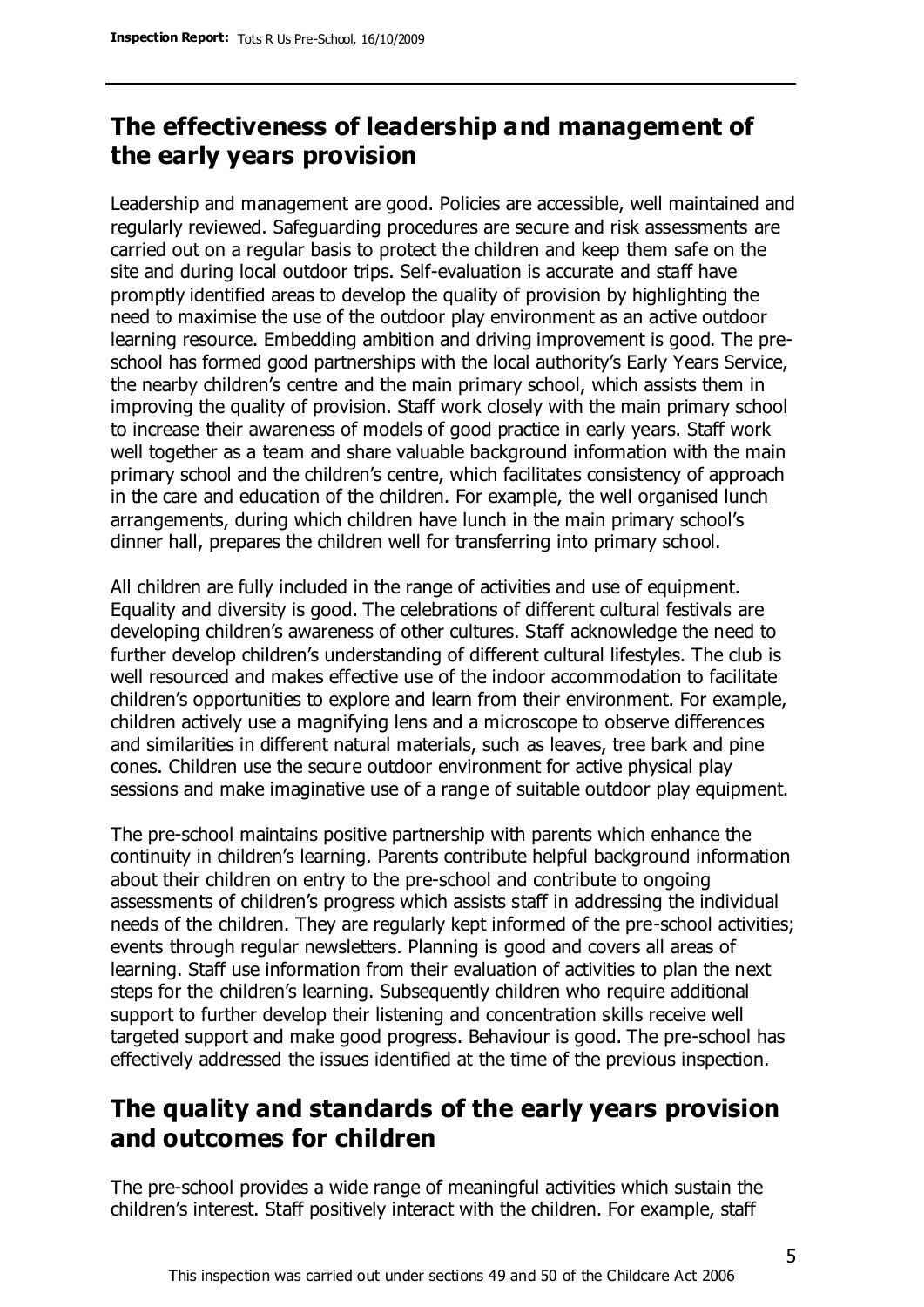actively engage with the children during enjoyable role play sessions and help the children make imaginative use of language and extend their play sessions. They have valuable opportunities to learn through games, such as textural play sessions during which they explore a range of textures and discuss their experiences in a group. Staff carefully use the information from previous assessments to carefully plan activities that take them to the next stage in their learning. Subsequently, pupils are making good progress towards achieving the Early Learning Goals. Behaviour is good. Children cooperate well during play and enjoy each other's company. Children's excellent safety awareness is evident in their prompt exit during a fire drill conducted during the inspection and in their sensible responses to staff's questions on why hand washing is important. Adults actively engage with the children as observed during the inspection when staff actively interacted with the children during action song sessions. Subsequently, children have valuable opportunities to extend their vocabulary as corresponding action precedes the words of the songs. The increased emphasis on learning through fun and games ensures the children's access to enjoyable learning opportunities.

Children are developing independence and are able to wash and dry their hands after activities and put on aprons with minimal assistance. They have positive contribution opportunities and actively take part in tidying up resources and equipment. Staff supervise children well during activities which promote their safety and well-being. Children have continual access to clean filtered drinking water and are provided with a healthy selection of fruit and milk during snack times, which is an enjoyable social event. Physical development is good. Children make imaginative movement with scooters and cars and demonstrate increasing awareness of space. The indoor learning environment is spacious and colourful, with attractive displays of children's work. Staff make effective use of the indoor environment by adapting it regularly to ensure children's access to a range of activities. Children have direct access to the safe and secure outdoor play area which supports children's play opportunities.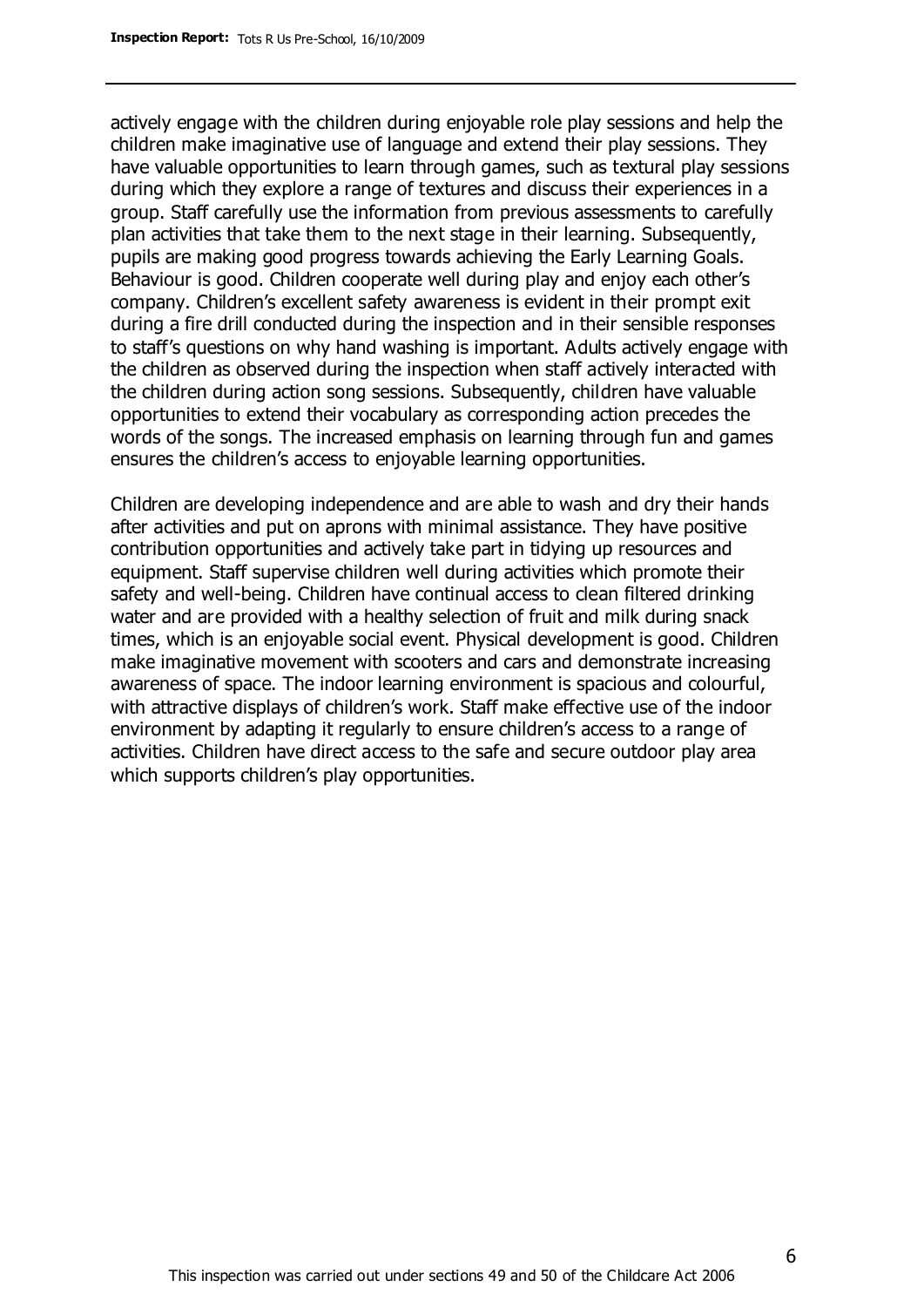# **Annex A: record of inspection judgements**

#### **The key inspection judgements and what they mean**

Grade 1 is Outstanding: this aspect of the provision is of exceptionally high quality Grade 2 is Good: this aspect of the provision is strong Grade 3 is Satisfactory: this aspect of the provision is sound Grade 4 is Inadequate: this aspect of the provision is not good enough

#### **The overall effectiveness of the early years provision**

| How well does the setting meet the needs of the      |  |
|------------------------------------------------------|--|
| children in the Early Years Foundation Stage?        |  |
| The capacity of the provision to maintain continuous |  |
| improvement                                          |  |

#### **The effectiveness of leadership and management of the early years provision**

| How effectively is the Early Years Foundation Stage led           |   |
|-------------------------------------------------------------------|---|
| and managed?                                                      |   |
| The effectiveness of leadership and management in embedding       |   |
| ambition and driving improvement                                  |   |
| The effectiveness with which the setting deploys resources        |   |
| The effectiveness with which the setting promotes equality and    |   |
| diversity                                                         |   |
| The effectiveness of safeguarding                                 |   |
| The effectiveness of the setting's self-evaluation, including the |   |
| steps taken to promote improvement                                |   |
| The effectiveness of partnerships                                 | 7 |
| The effectiveness of the setting's engagement with parents and    |   |
| carers                                                            |   |

#### **The quality of the provision in the Early Years Foundation Stage**

The quality of the provision in the Early Years Foundation Stage  $\vert$  2

### **Outcomes for children in the Early Years Foundation Stage**

| <b>Outcomes for children in the Early Years Foundation</b>    |  |
|---------------------------------------------------------------|--|
| <b>Stage</b>                                                  |  |
| The extent to which children achieve and enjoy their learning |  |
| The extent to which children feel safe                        |  |
| The extent to which children adopt healthy lifestyles         |  |
| The extent to which children make a positive contribution     |  |
| The extent to which children develop skills for the future    |  |
|                                                               |  |

Any complaints about the inspection or report should be made following the procedures set out in the guidance available from Ofsted's website: www.ofsted.gov.uk